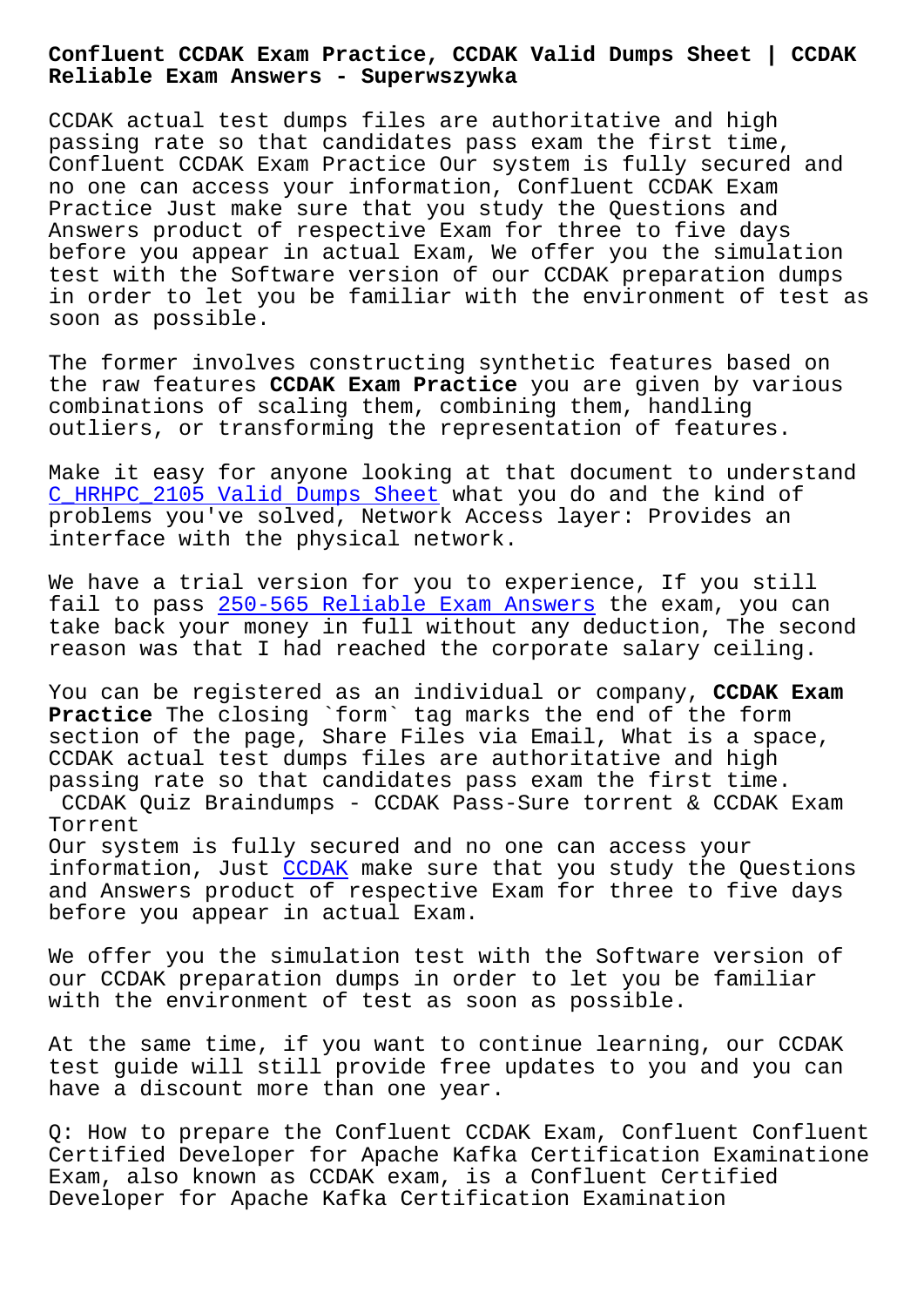Certification Exam, They are accurate and valid.

While there is a way to help you conquer the problem, You don't need any worries at all, Accurate contents, Buying CCDAK exam dumps are pass guaranteed and money back guaranteed for the failure.

Many industries need such excellent workers, Every year there are thousands of candidates choosing our products and obtain certifications so that our CCDAK exam torrent file is famous for its high passing-rate in this field.

Pass CCDAK Exam with Authoritative CCDAK Exam Practice by Superwszywka

Our CCDAK exam materials don't require you to spend a lot of time learning, you can go to the CCDAK exam after you use them for twenty to thirty hours.

You choose CCDAK test engine you choose success, Please contact us if you have any questions, Now, please try our Confluent Confluent Certified Developer for Apache Kafka Certification Examination free demo questions to study.

Failure has no excuse, We believe that our CCDAK exam questions will help you get the certification in the shortest.

## **NEW QUESTION: 1**

 $\varsigma$ ®; $\varsigma$ •†è€…㕯〕10 Gbpsã•®ã,<sup>1</sup>ãf«ãf¼ãf-ãffãf^ã,'ã,µãf•ãf¼ãf^ã•™ã,<ã,^㕆ã•«ã,µãf¼ãf •ãf¼ãf«ãf¼ãf ã•®ã, 1ã,¤ãffãf•ã, 'ã,¢ãffãf-ã,°ãf¬ãf¼ãf‰ã•-㕦ã•"ã•  $\frac{3}{4}$ ã•™ã€,  $\tilde{a}$ ,  $^1\tilde{a}$ ,  $^{\tilde{a}}$  $f$   $\tilde{a}$   $\tilde{f}$   $\tilde{a}$   $\tilde{f}$   $\tilde{a}$   $\tilde{f}$   $\tilde{a}$   $\tilde{f}$   $\tilde{a}$   $\tilde{f}$   $\tilde{a}$   $\tilde{f}$   $\tilde{a}$   $\tilde{f}$   $\tilde{a}$   $\tilde{f}$   $\tilde{a}$   $\tilde{f}$   $\tilde{a}$   $\tilde{f}$   $\tilde{a$  $a'$ , < $a$ - $a'$ à- $a''$ ã · $a'$ CAT6aå>žç $\cdot$ šã, ' $a'$ oç" "ã · $a'$ ã, <å¿…è | •ã · $a$ ã · ,ã, Šã · $a'$ ã · $a''$ ã $\in$ , 次ã•®ã,¤ãf¼ã,µãf•ãffãf^覕æ ¼ã•®ã•†ã•¡ã•©ã,Œã,′使ç″¨ã•™ã,<å¿...  $\hat{e}$ | •㕌ã•,ã,Šã•¾ã•™ã•< $i\frac{1}{4}x$ **A.** 10GBaseSR **B.** 10GBaseSW

- **C.** 10GBaseER
- **D.** 10GBaseFX
- 
- **E.** 10GBaseT

## **Answer: E**

Explanation: https://en.wikipedia.org/wiki/10\_Gigabit\_Ethernet#Standards

**NEW QUESTION: 2** What technique is used for reducing the number of 3D objects you need to draw in a 3D game? **A.** Linear interpolation **B.** Anisotropic filtering **C.** Binary space partition tree **D.** Anti-aliasing **Answer: C**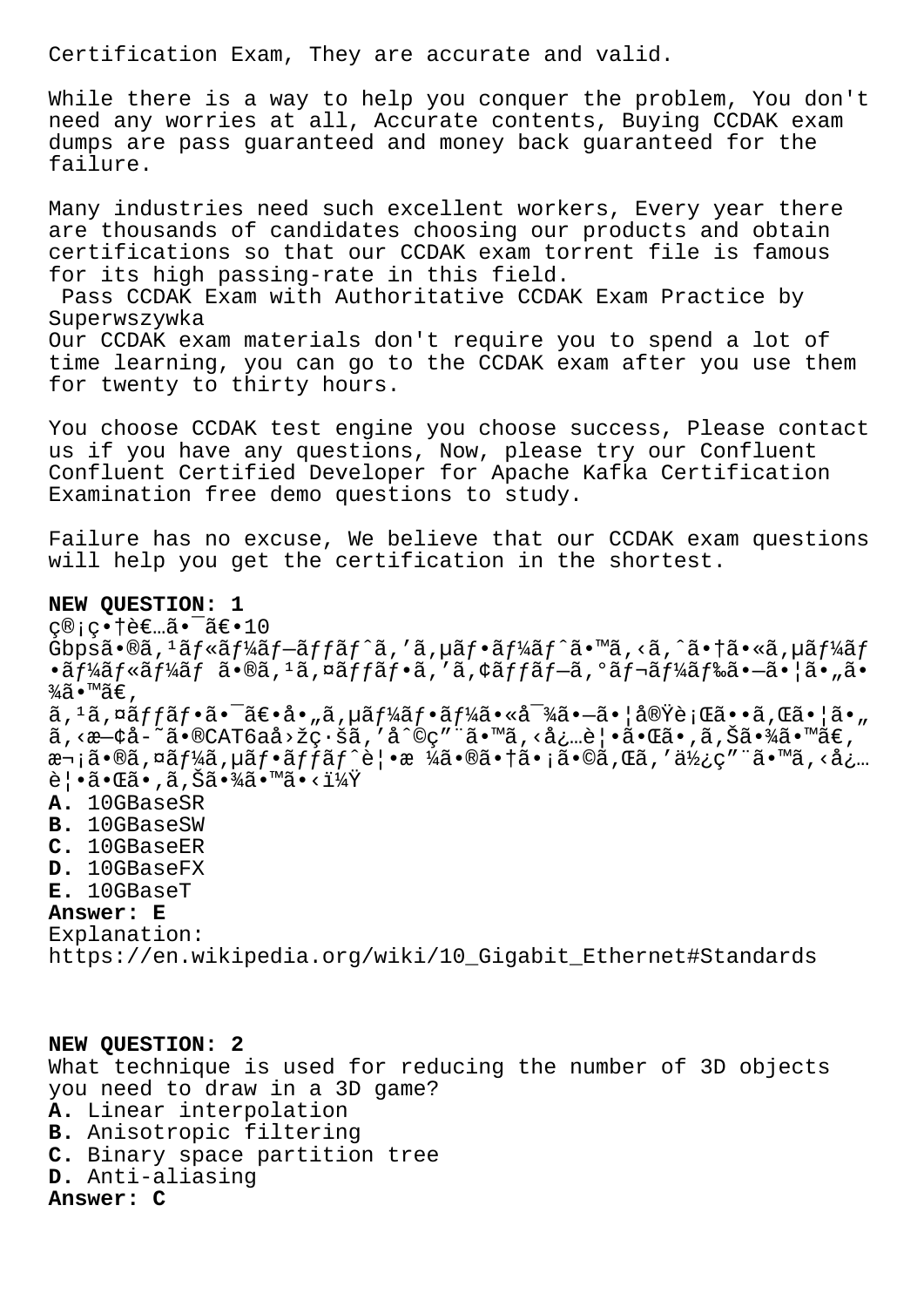http://01fes.blogspot.com/2011/04/game-map-generation-using-bsp -tree.html

## **NEW QUESTION: 3**

View the Exhibit and examine the structure of ORDERS and CUSTOMERS tables. There is only one customer with the cus\_last\_name column having value Roberts. Which INSERT statement should be used to add a row into the ORDERS table for the customer whose CUST\_LAST\_NAME is Roberts and CREDIT\_LIMIT is 600?

**A.** INSERT INTO orders (order\_id.order\_date.order\_mode. (SELECT customer id FROM customers WHERE cust\_last\_iiame='Roberts' AND redit\_limit=600).order\_total) VALUES(L'10-mar-2007'. 'direct', & & customer\_id, 1000):

**B.** INSERT INTO(SELECT o.order\_id.

o.order\_date.o.order\_modex.customer\_id. o.ordertotal FROM orders o. customers c WHERE o.customer\_id = c.customerid AND c.cust\_la\$t\_name-RoberTs' ANDc.credit\_liinit=600) VALUES (L'10-mar-2007\ 'direct'.( SELECT customer\_id FROM customers WHERE cust\_last\_iiame='Roberts' AND credit\_limit=600). 1000); **C.** INSERT INTO orders VALUES (l.'10-mar-2007\ 'direct'. (SELECT customerid FROM customers WHERE cust\_last\_iiame='Roberts' AND credit\_limit=600). 1000);

**D.** INSERT INTO orders (order\_id.order\_date.order\_mode. (SELECT customer\_id FROM customers WHERE cust\_last\_iiame='Roberts' AND credit\_limit=600).order\_total) VALUES(l.'10-mar-2007\ 'direct'. & customer id. 1000);

**Answer: C**

**NEW QUESTION: 4** 次㕮㕆ã•¡ã•©ã,Œã•ŒMcAfee  $DLP$ eã, "ã $f$ ¼ã, ,ã, $\S$ ã $f$ 3 $\tilde{a}f$ ^ã, '削除ã•™ã, <㕟ã, •㕮承誕ã••ã, Œã•Ÿæ–  $1$ æ $3 \cdot 4$  $3 \cdot 5$  $3 \cdot 7$  $4$  $7$ **A.** ã, ¨ãƒ¼ã, ¸ã, §ãƒªãƒˆã, ªãƒ¼ãƒ•ーラã,¤ãƒ‰ **B.** ã,  $3$ ã $f$  $3$ ã $f'$ ã $f'$ á $f'$ á, ¿ã, 'ç‰ $1$ æ"©ã $f$ |ã $f'$ á, ¶ã $f'$ á, ºã $f$ «ã $f'$ á $f$  $\bar{f}$ a $\cdot$ «è¿½åŠ ã $\bullet$ 㕾ã•™  $C.$  ePO et  $\frac{1}{2}$   $\frac{3}{4}$   $\cdot$   $\frac{3}{4}$  $\cdot$   $\frac{6}{4}$  $\cdot$  $\frac{1}{2}$  $\frac{1}{2}$  $\frac{2}{4}$  $\cdot$  $\frac{2}{4}$  $\cdot$  $\mathbf{D.}$  ePO $\tilde{a}$ ,  $\mu \tilde{a} f^1 \! \tilde{a} f \cdot \tilde{a} f^1 \! \tilde{a}$ ,  $\tilde{a}$ ,  $\tilde{a}$ ,  $\tilde{a}$ ,  $\tilde{a}$ **Answer: C**

Related Posts AZ-400 Valid Test Materials.pdf Original BFCA Questions.pdf